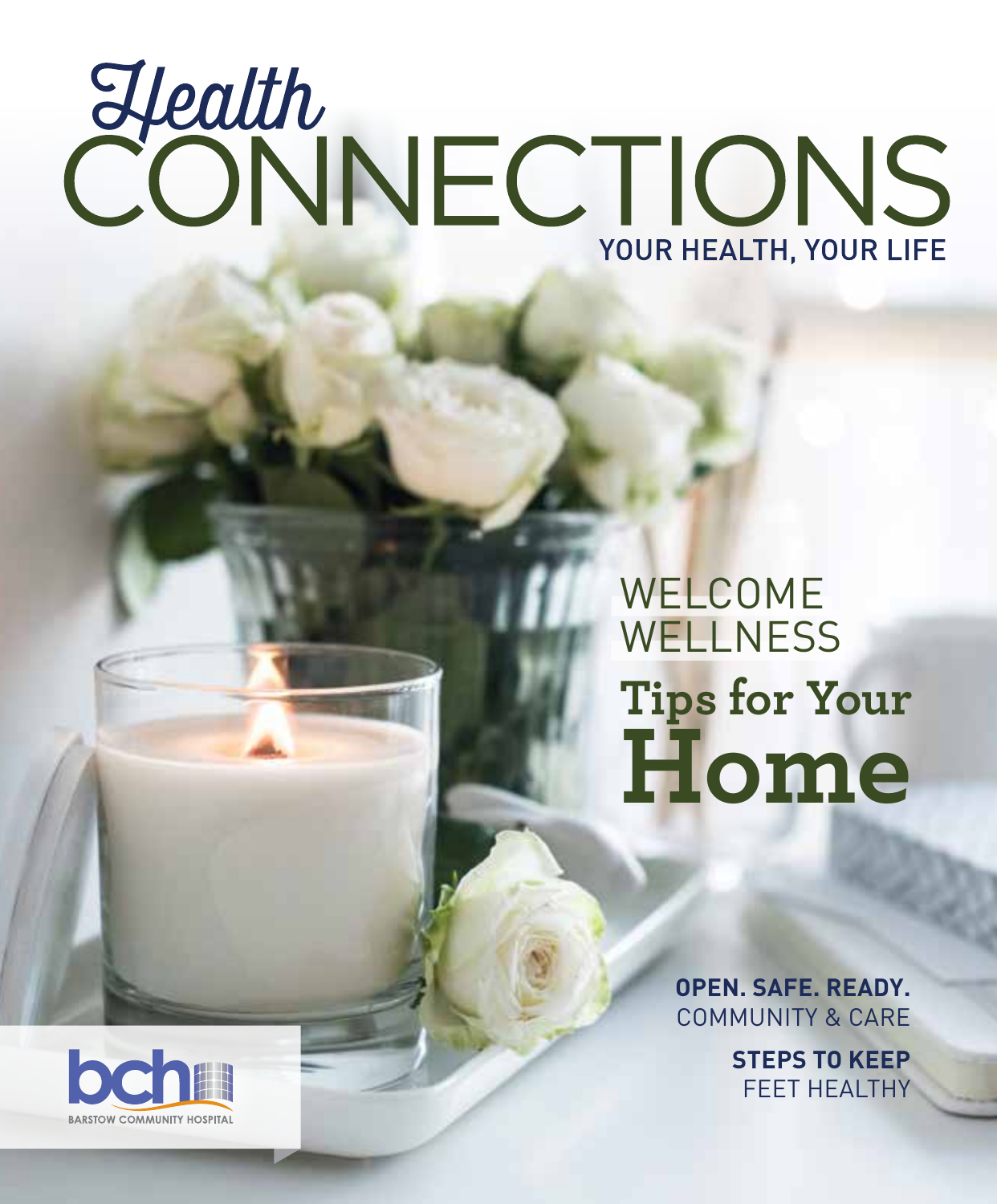## Community IN THE TIME OF **COVID-19 &**Care

In this issue of our community magazine, I'd like to emphasize the word *community*. These are unprecedented times, and although we may be in uncharted waters, I'm inspired by the sense of community this experience has fostered in us all.

#### **HEALTHCARE HEROES**

First, I'd like to express my sincere pride in our employees and medical staff for their efforts in recent months. These medical professionals have truly answered the call to care for the sick and comfort alarmed families as the pandemic has evolved. They are true heroes, who stepped up to serve on the front lines of the COVID-19 response. I applaud and thank them for their dedication.

#### **OUR AWESOME COMMUNITY**

I would also like to recognize our community. The outpouring of support you showed our team was overwhelming. Whether providing comforting meals for staff, making masks, sending cards and prayers to team members, or just staying home to protect our community — we are so grateful for everyone doing their part and pulling together during this crisis.

#### **RESTRUCTURED FOR THE FUTURE**

**2**

As you've heard by now, our parent organization also did its part to help ensure we could continue providing services for you and your family by restructuring its debt. This was good news for our hospital and our employees. It allows us to continue providing patient care. As a current or former patient, you may have received a legal notice by

 $\alpha = \alpha - \alpha - \alpha$  .

mail. We regret any confusion that this required notification may have caused. The restructuring is concluded, and we are ready to serve you now and into the future.

#### **A NEW WORLD FOR CARE**

But rest assured, our Emergency Room is open, safe and ready to provide care for emergencies like heart attacks, strokes and broken bones. We always urge you to dial 911 in an emergency situation and don't delay going to the ER. We've established safety measures, such as separate care areas, new cleaning procedures and protective equipment guidelines to align with guidance from the Centers for Disease Control and Prevention.

And finally, we remind you that in-person appointments are available again at physician offices. You can rest easy knowing these physician offices have adopted additional precautions to help keep you safe when you come in for your appointment. Of course, virtual visits may still be available via their telehealth options. Just call your physician's office to book an appointment.

Thank you for caring for us, as much as we care for you. It is our privilege to serve you.

Sincerely,

#### **J. Kolbe Sheridan**

Chief Executive Officer Barstow Community Hospital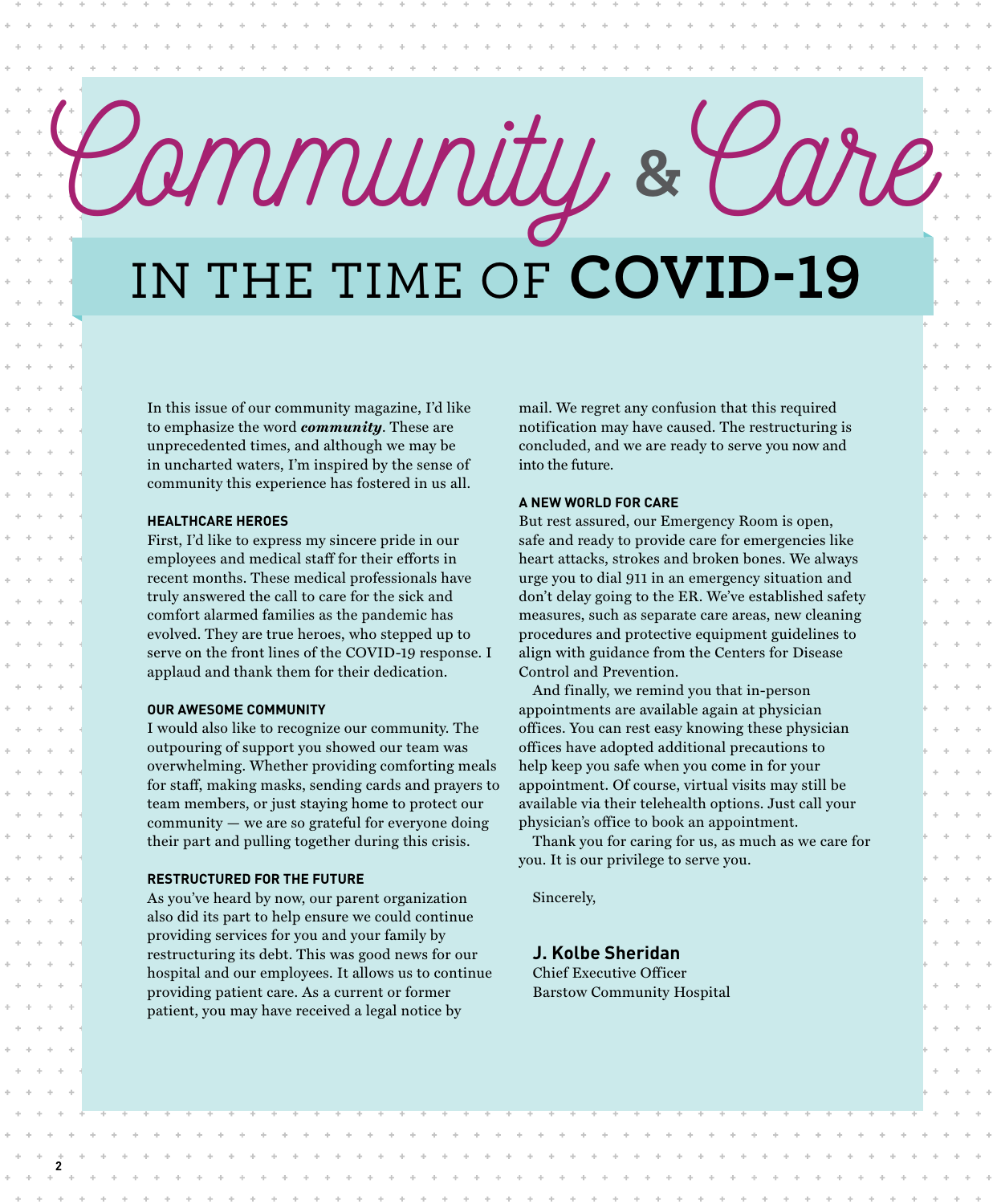## A Closer Look at CALCIUM SCORING

Understanding your risk for heart disease, heart attack and stroke can help you prevent a future medical emergency.

When fatty, calcium-containing deposits known as plaque build up in your arteries (a process known as atherosclerosis), it can cause the walls of your blood vessels to thicken and the channels through which your blood flows to narrow.

When this buildup takes place in the arteries that supply blood to the heart (the coronary arteries), it can result in heart disease and  $-$  if the artery is blocked altogether  $-$  a heart attack. If a complete blockage occurs in an artery that supplies blood to the brain, it results in a stroke.

Calcium scoring is a noninvasive test that helps measure the buildup of this plaque by using a CT scan of the heart to highlight the presence of calcium. Your results, which come in the form of a score ranging from 0 to over 400, can then be used by your primary care provider (PCP) or cardiologist to help determine your relative risk for heart disease, heart attack and stroke.

#### **REDUCING YOUR RISK**

If your test reveals extensive calcium buildup in your coronary arteries, your PCP or cardiologist will work with you to develop a plan of action aimed at reducing your risk for heart disease. For starters, he or she will likely suggest making a few heart-healthy lifestyle modifications, including:

- eating a heart-healthy diet
- exercising more

 $\left( \blacksquare \right)$ 

- losing excess weight
- managing your stress

Depending on your results, your provider may also recommend taking a cholesterol-lowering medication.

> Barstow Community Hospital makes it easy to find out your heart age. Just take our free, five-minute, online Heart Risk Assessment. It will calculate your heart age and offer advice on how to maintain or improve your heart health. Visit BarstowHeart.com to take the assessment.

#### • quitting smoking

• watching your alcohol intake

#### **IS IT A HEART ATTACK?**

The most common sign of a heart attack in both men and women is chest pain or discomfort that either endures for longer than a few minutes or comes in waves, according to Rabani Zaheer, M.D., Cardiologist at Barstow Community Hospital. Dr. Zaheer also warns that many people — particularly women — also experience the following less well-known heart attack symptoms:

- cold sweats
- lightheadedness
- nausea
- pain or discomfort in the back, jaw, neck and or stomach
- shortness of breath

"If you suspect you or a loved one is having a heart attack, do not hesitate to call 911 immediately," Dr. Zaheer says. "The emergency medical services personnel can administer vital medicines and treatments en route to the emergency room and ensure our staff is ready to care for you as soon as possible after you arrive. In the ER, a heart attack can be diagnosed and treated, saving time and heart muscle."

*Dr. Zaheer is an independent member of the medical staff at Barstow Community Hospital. We work diligently to have you initially seen by a medical professional within 30 minutes of your arrival in the ER.*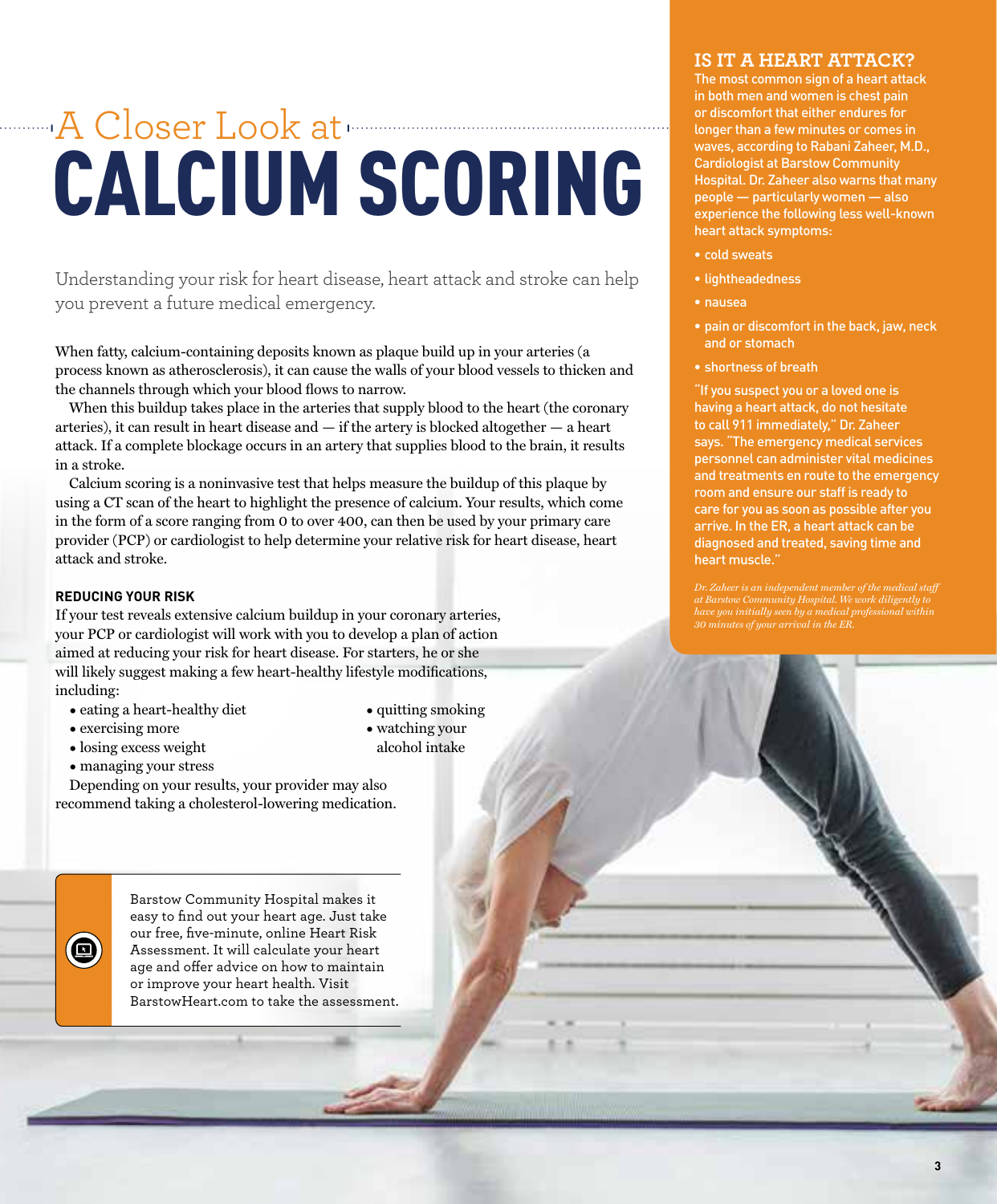### MAKE YOUR HOME A

Wellness<br>Retreat

In times of crisis or this new normal, having a home that makes you feel calm and inspired is critical to mental and physical well-being. Take time to turn your living space into a retreat by transforming ordinary rooms into functional areas where wellness will thrive.

#### **COOK UP A HEALTHY KITCHEN**

When you are preparing delicious and healthy meals, you want the preparation and final products to be as safe as possible. Your kitchen is a routine stop on that path to wellness, so keep the following tips in mind as you outfit the room where your family meals are made and enjoyed.

#### **FILTER YOUR WATER.**

Keeping water that tastes crisp and clean is a refreshing way to encourage yourself to stay hydrated. Further purifying your water may be beneficial if you have a weakened immune system or another health condition, according to the Environmental Protection Agency. To ensure that your water is as pure as possible, invest in a water filtration system designed to remove contaminants.

#### **CONSIDER YOUR CLEANING SUPPLIES.**

EPA-approved disinfectants are effective choices to clean household surfaces and prevent the spread of germs and viruses, such as the flu or COVID-19, according to the Centers for Disease Control and Prevention. Wear disposable gloves while cleaning. Focus on high-touch areas, including tables, doorknobs, light switches, handles, keyboards, remotes and touch screens. For the list, visit epa.gov, search for SARS-CoV-2 and choose "List N."

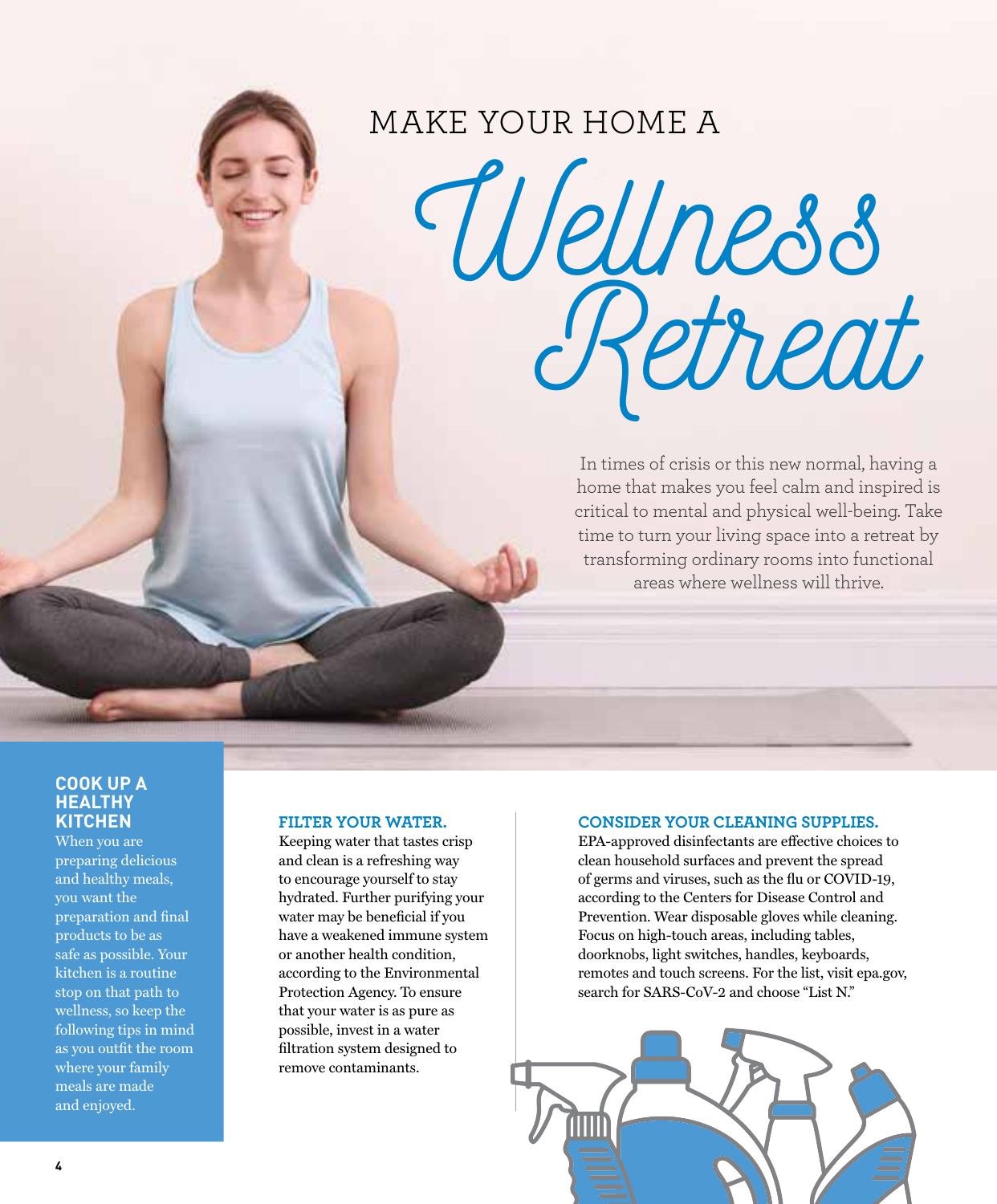#### **SET THE STAGE FOR LUXURIOUS REST**

Your bedroom can make or break your ability to rest. Everything from lighting to temperature to the thread count of your sheets plays a critical role. As you design your dream space, the National Sleep Foundation recommends you:



**CHOOSE DIMMABLE LAMPS.** Lowering the lights before bed will signal to your brain that it is time to rest. Covering your windows with blackout curtains or shades can also block out early morning light or the glow of street lamps.

**INDULGE YOUR SENSE OF SMELL.** An essential oil diffuser or eye pillow filled with lavender may help you relax. This scent may also enhance mood and reduce blood pressure and heart rate.

**PAMPER YOURSELF WITH COZY BEDDING.** Take time to try out different blankets, mattresses and pillows to find the right fit.

#### **MAKE ROOM FOR MEDITATION AND MOTION**

Taking care of your body and mind through stress-reducing activities is essential to heart health, according to the American Heart Association (AHA). Practicing meditation may reduce blood pressure and the risk of heart disease, while exercise may help you manage everything from blood sugar to cholesterol to weight. Encourage your family to spend time on practices by dedicating a corner or a whole room. Keep things simple, outfitting the area with a few key items:

**Exercise ball** — Develop your core and your balance with an oversized ball. Simply sitting on the ball helps develop your proprioception, or the awareness of where your body is in space and time, while also strengthening your abdomen, back and pelvis. Additionally, the ball is a great tool to strengthen your arms and legs.

**Yoga mat** — Available in a wide price range, a mat is the perfect place to practice poses that will enhance your strength, balance and flexibility while also boosting your concentration and focus. Your mat can double as a spot to sit on for your morning meditation routines, which may include deep breathing exercises, gratitude affirmations and mindfulness practices.

**Resistance bands** — Get your two days per week of strength training recommended by the AHA without touching heavy weights or machinery. Resistance bands are easy to store and offer a variety of options to tone your muscles and improve your metabolic rate.

**GO FOR GLASS.** Clear, sturdy mason jars are a chic alternative to plastic that can make a healthy statement in your kitchen. These storage containers may be used to display fresh flowers on your table, serve fresh orange juice in the morning or store guacamole and colorful fruit salad.



A primary care physician (PCP) can help you develop a wellness plan for a healthier life. To find a PCP, visit BarstowHospital.com or call (760) 405-8110.

#### **Where the Germs Are**

Your home is your sanctuary — but it may not always be the cleanest place to be. For example, surfaces in your bathroom and kitchen that are frequently damp and/or warm may also be home to bacteria, such as salmonella and E.coli, which may indicate the presence of fecal contamination, according to NSF International. Other common areas where this type of bacteria may be found include:

- bathroom faucet handles
- kitchen sinks
- toothbrush holders

• counter tops • cutting boards

To clean these surfaces effectively, begin with soap and water to wipe down and remove grime from surfaces. Follow up with a sanitizing spray or cloths to kill lingering germs.

Choose sanitizers that are not in concentrated form and never spray them near children. It you elect to use a cleaner containing bleach, make sure the cleaner is not concentrated and never mix it with ammonia — a blend that can create a poisonous gas, according to the American Academy of Pediatrics (AAP). Further, the AAP recommends storing all cleaners, sanitizers and disinfectants in containers with clear labeling in a secure place to protect children and pets.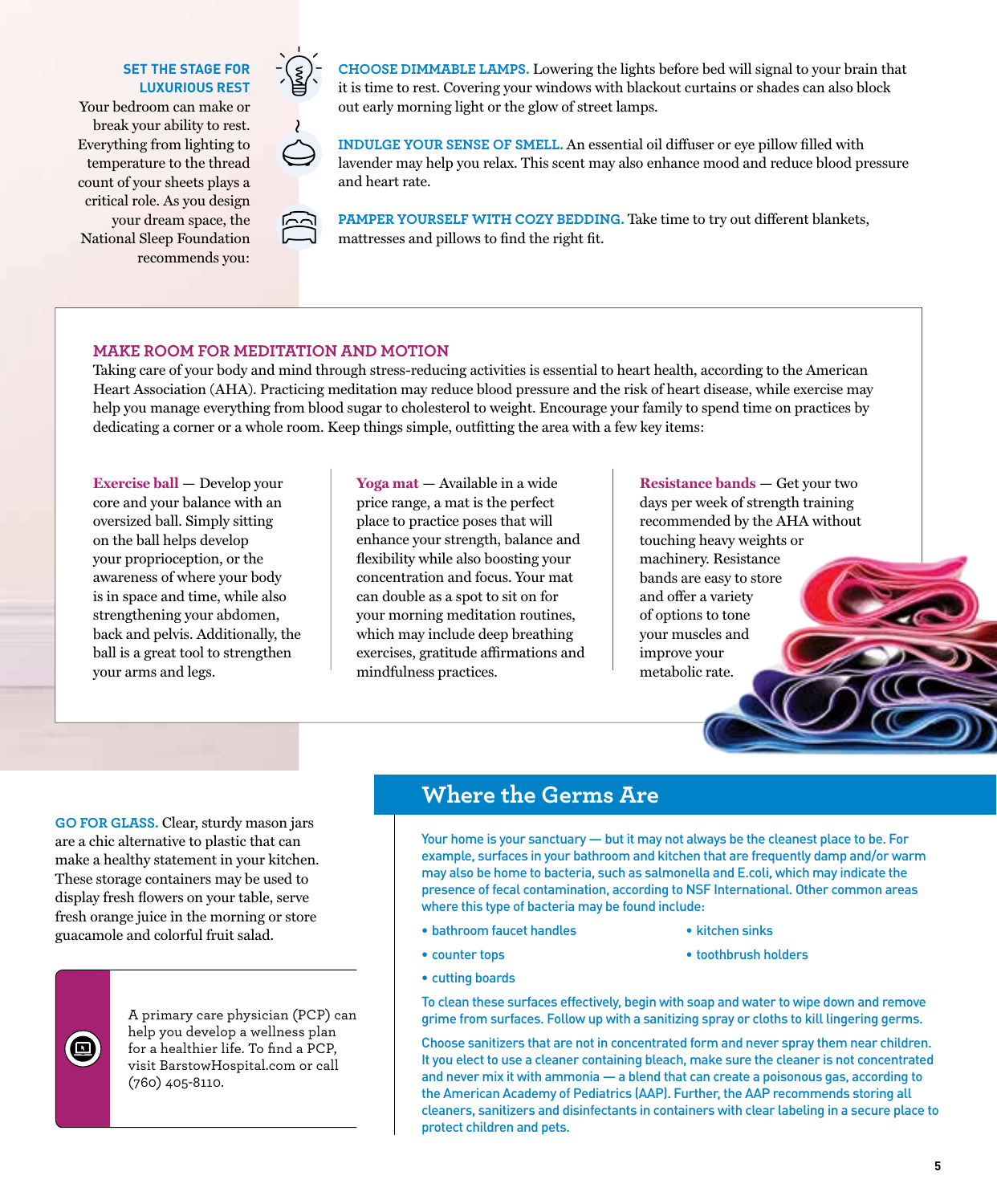

By the time they reach age 50, most people in the United States will have walked about 75,000 miles, according to the American Podiatric Medical Association (APMA). A podiatrist can help keep your feet and ankles healthy every step of the way. William McCarron III, DPM, FACFAS, explains when — and why — visiting a podiatrist can benefit you.



#### **WHAT DOES A PODIATRIST DO?**

**A.** Podiatrists are doctors who specialize in conditions related to the foot and ankle. The feet are hardworking and intricate parts of our bodies: Each foot has 26 bones, 33 joints, and over 100 ligaments, muscles and tendons. For this reason, foot health concerns can become rather complicated. Podiatrists are able to treat simple issues, such as ingrown toenails or athlete's foot, as well as more complex conditions, such as arthritis or diabetesrelated complications.



#### **WHAT KIND OF TREATMENTS CAN PODIATRISTS OFFER?**

**A.** I can make lifestyle recommendations to help manage your symptoms, such as increasing your physical activity, elevating your legs, or finding shoes and socks that fit properly. Some patients may benefit from shoe inserts, while others may require injections to alleviate pain. In some cases, surgery on the foot or ankle is necessary.





#### **WHAT ARE SOME COMMON CONDITIONS PODIATRISTS TREAT?**

**A.** Common foot health issues include ankle sprains, heel pain and fallen arches. Calluses and corns are also frequent foot concerns. Bunions, which occur when the bone of the big toe is misaligned, are common. Some adults develop plantar fasciitis — an overuse injury caused by inflammation of the tendon connecting your heel bone to your toes.

Arthritis of the ankle or toes is a common condition for older adults, as well as foot deformities that may result from arthritis.

#### *Q.* **WHAT ARE SOME SIGNS SOMEONE SHOULD VISIT A PODIATRIST?**



**A.** Don't ignore leg pain or fatigue while walking and don't ignore foot pain that disrupts your sleep. Either of those symptoms may be

a sign of peripheral artery disease, which can increase your risk of death from heart attack or stroke, according to the APMA.

If patients have diabetes, I tell them to alert me if a cut or sore on their foot is not healing. Diabetes can limit the amount of blood flow to the feet, which can make them more prone to infection.



Questions about your feet? Visit BarstowHospital.com or call (760) 405-8110 to find a local podiatrist.

*Patient results may vary. Consult your doctor about the benefits and risks of any surgical procedure or treatment. Dr. McCarron is an independent member of the medical staff at Barstow Community Hospital.*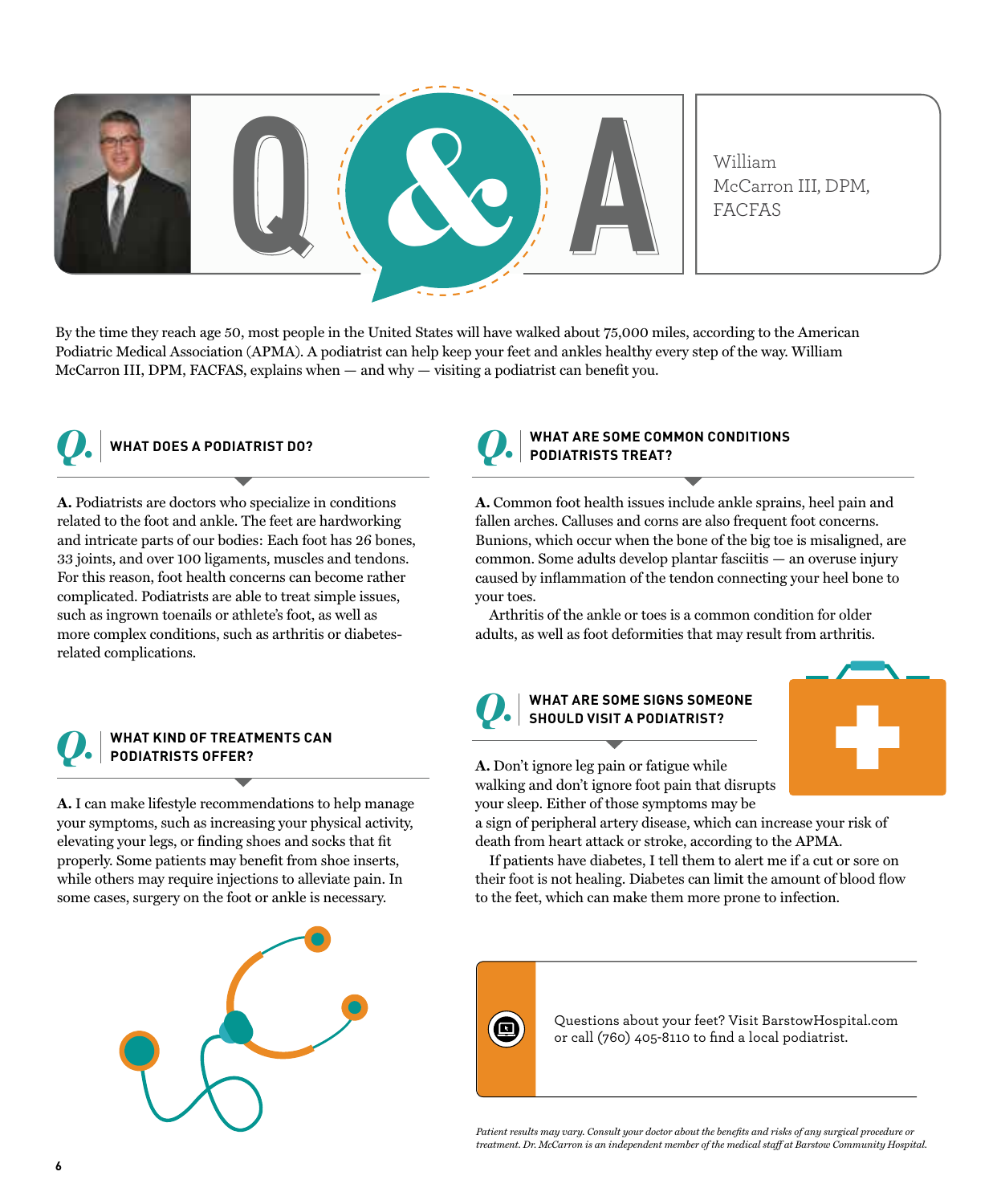# **STEP UP** FOR YOUR FEET

You depend on your feet, so take steps to keep them healthy.



#### **FIND THE RIGHT FIT FOR FITNESS** Here's how to choose footwear to suit your preferred form of exercise.





**HIKING.** Look for plenty of tread and stability all around, especially for the ankle.

**RUNNING.** The less arch you have, the more cushioning and stability you'll want for your mid-foot. **WALKING.**





Prioritize shock absorption and arch support.

*Sources: The American Academy of Dermatology, the American Academy of Orthopaedic Surgeons, the American College of Foot and Ankle Surgeons, the American Podiatric Medical Association and the Centers for Disease Control and Prevention*